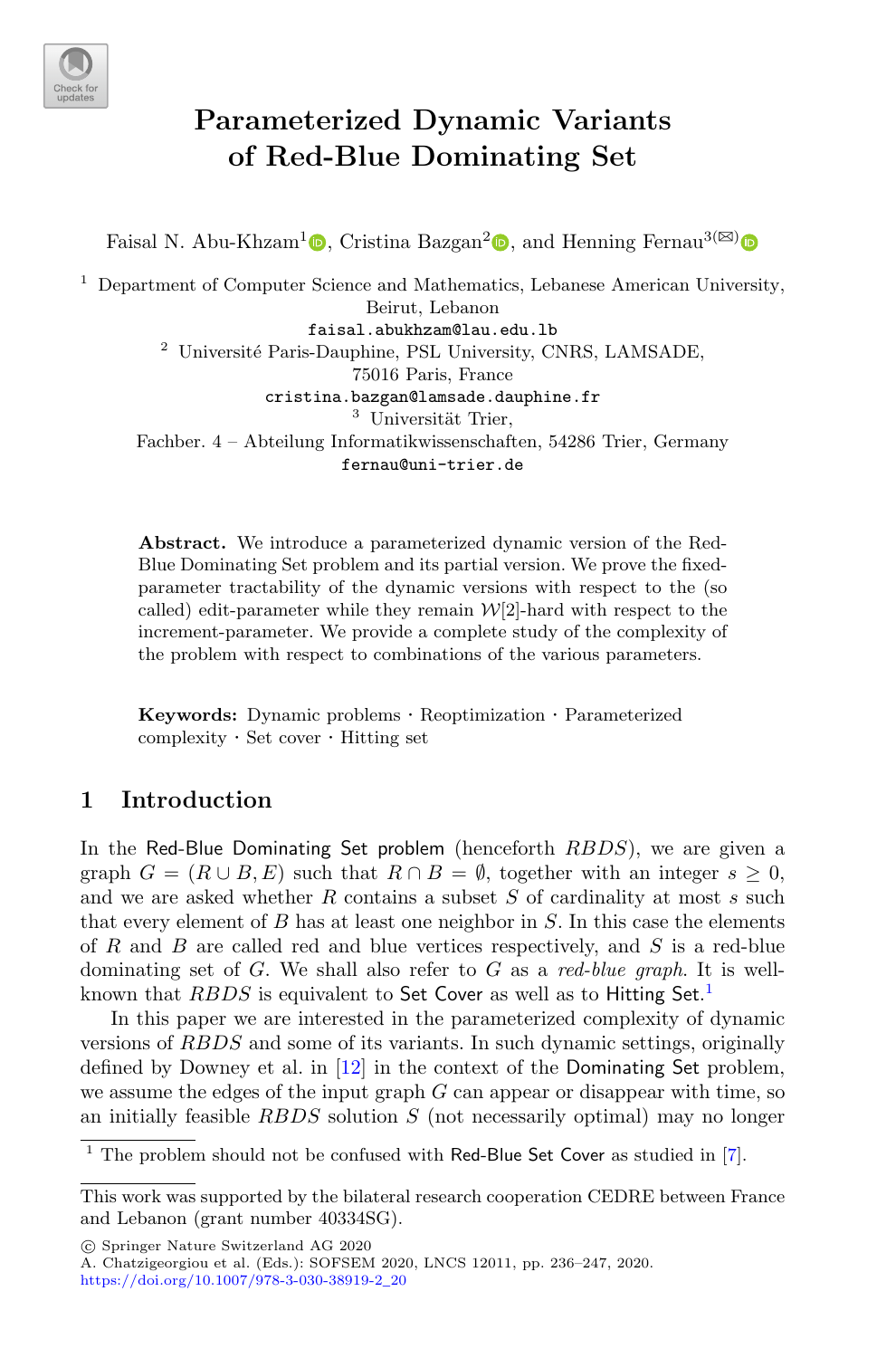dominate all of  $B$  and we want to construct another solution  $S'$  so that the Hamming distance between  $S$  and  $S'$  is minimized. The problem is formally defined as follows.

#### Dynamic Red-Blue Dominating Set (*DRBDS*)

Given: Two red-blue graphs  $G = (R \cup B, E)$  and  $G' = (R \cup B, E')$ , a subset S of R that is a red-blue dominating set of G, integers k and r such that  $d_H(E, E') \leq k$ . Question: Is there a subset S' of R such that  $d_H(S, S') \leq r$  and S' is a red-blue  $\overline{\text{dominating set of } G'}$ ?

By analogy to operations on characteristic vectors, the *Hamming distance* between two sets (subsets of the same, mostly implicitly given ground set) refers to the cardinality of the symmetric set difference, i.e.,  $d_H(S, S') = |S \Delta S'|$ .

<span id="page-1-0"></span>*Remark 1.* Since  $r$  is a bound on the Hamming distance between  $S$  and  $S'$ , we are not necessarily interested in deleting elements from S. Therefore we can always assume  $S \subseteq S'$  according to the formulation above. Then,  $d_H(S, S') = |S'| - |S|$ . Hence, r is called the *increment-parameter*. Similarly, in view of the problem at hand, it suffices to consider the special case when  $E' \subseteq E$ , i.e., E' resulted from E by removing some edges. Then,  $d_H(E, E') = |E| - |E'|$ . More precisely, if  $G = (R \cup B, E), G' = (R \cup B, E'), S, k$  and r form an instance of *DRBDS*, then also  $\hat{G} = (R \cup B, E \cup (E' \setminus E)), G' = (R \cup B, E'), S, k$  and r form an instance of *DRBDS* as well, and  $S' \subseteq R$  is (or is not) a red-blue dominating set of G' in both cases. We call k the *edit-parameter*.

Notice that *DRBDS* could be also viewed as a reoptimization variant of Set Cover as defined in [\[3\]](#page-10-0). However, the more interesting approximation results obtained in that paper rely on the given solution to be optimum, a condition that is relaxed in this paper. So, we are following here the terminology introduced in [\[1](#page-10-1)[,12](#page-11-0)], which is not the same as later used in [\[2\]](#page-10-2) under a similar name.

#### **Motivation**

In social networks, there is a growing interest in domination problems that can model the search for influencers in the best way, in particular aiming at people who can spread positive influence and participate in launching a global campaign such as, for example, a non-smoking campaign. In such a context, the network consists of two types of people: the set  $R$  of non-smokers (who are not to be convinced but can help in convincing others) and the set B which consists of those who are known to have the smoking habit. The natural social network of friendship relations can be modeled as a graph.

Ideally one would seek a set of individuals  $S \subseteq R$  (to serve as influencers) that are friends of all the elements of  $B$ . However, in real settings, the objective would be to affect (or, in a more formal sense, to dominate) as many elements of B as possible. This latter objective is modeled using the partial version of RBDS, originally defined in [\[15\]](#page-11-2) in the context of learning theory. Moreover, it would be more realistic to assume someone is influenced by the non-smoking campaign if there are at least a number, say  $q$ , of his or her friends who serve as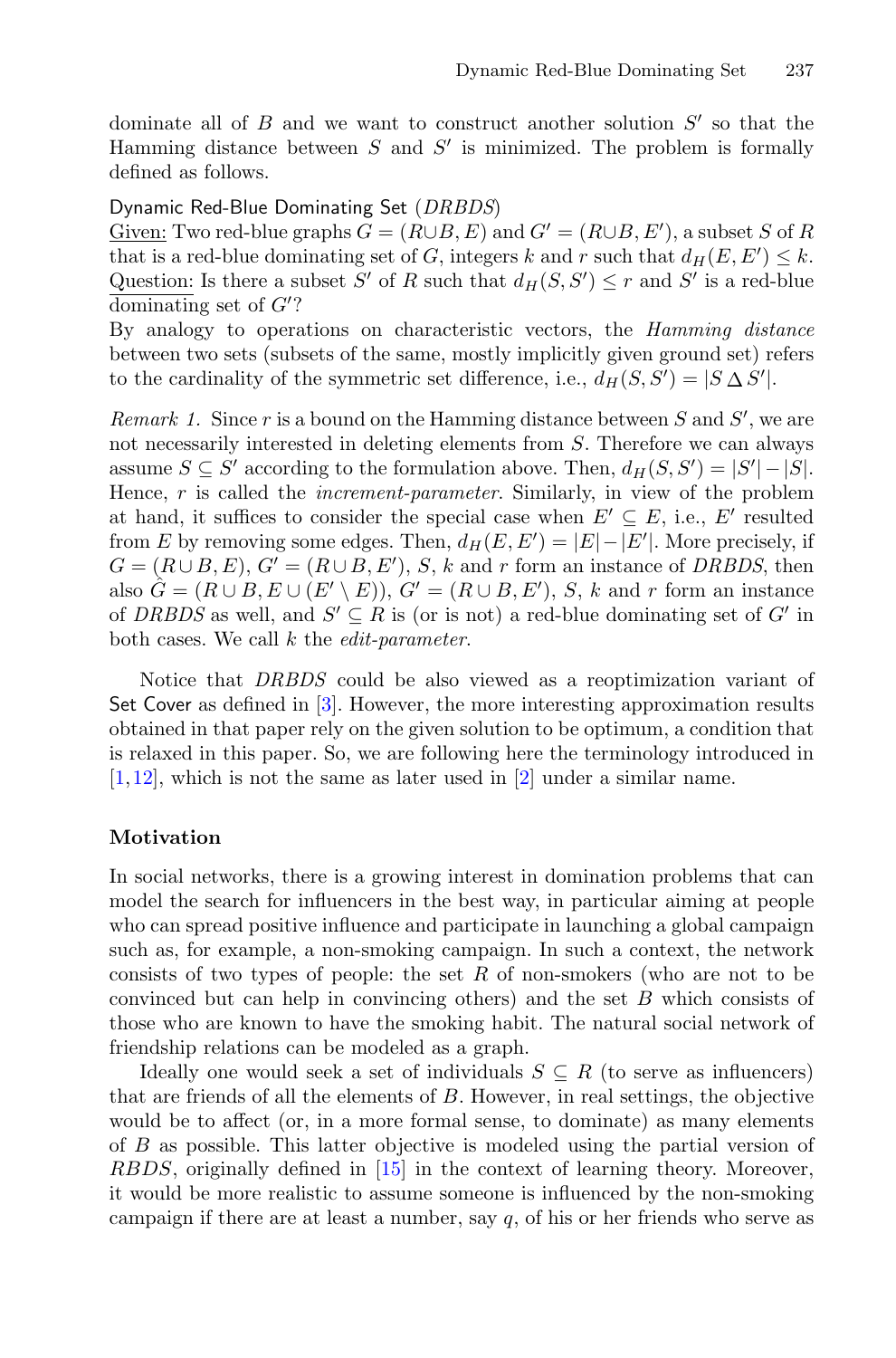influencers. This gives rise to the  $q$ -RBDS problem which differs from RBDS only in the domination condition requiring each element of  $B$  to have at least  $q$ neighbors in  $S \subseteq R$ <sup>[2](#page-2-0)</sup>

We shall study the partial  $q$ - $RBDS$  problem, among other variants, and focus on its parameterized dynamic version to cope with settings where the network is changing with time.

Another interesting scenario where dynamic RBDS could be useful is when the red and blue vertices correspond to stores and customers, respectively, and the links are based on credit card transactions: an edge  $uv$  means customer  $u$ frequently purchases items from store  $v$ . In such a setting, it would be interesting to have a smallest possible list of stores that are preferred by a large number (or majority) of customers. Moreover, since data from credit card transactions is dynamic, and the interests of customers change with time, some links in the corresponding red-blue graph can appear or disappear, which might require updating a previously computed (partial) RBDS solution. The so-called partial DRBDS problem is obviously the right model in this case. In fact, the more general partial (dynamic) q-RBDS problem could be of interest, as well. This is another direction studied here.

Finally, let us mention another motivation for dynamic problems as considered in the paper: assume we have found (over time, with experience) a *nice* solution to the problem that we are interested in. Here, *nice* does not necessarily mean smallest or largest, but just satisfying a number of properties, out of which some are formalized and are those we wish to keep up even if the situation changes slightly. As the previous solution was nice, we do not want to change it too much. This justifies the general assumption (important in the context of Parameterized Complexity) that the two *change parameters* can be assumed to be small.

Throughout this paper, we adopt common graph-theoretic terminology and notations. Apart from the problems mentioned above, we will discuss quite a number of auxiliary problems that might be of independent interest. The paper is structured as follows. In the next section, we study the complexity of the dynamic version of the Red-Blue Dominating Set problem. The partial version is studied in Sect. [3,](#page-5-0) while the last section briefly addresses approximability but focuses on open problems.

## **2 Complexity of Dynamic Red Blue Dominating Set**

The fact that DRBDS is  $N\mathcal{P}$ -hard is obvious. It follows immediately from the  $\mathcal{NP}$ -hardness of RBDS itself. To see this, let  $(G = (R \cup B, E), s)$  be an instance of RBDS; construct two graphs  $G_1$  and  $G_2$  as follows:<sup>[3](#page-2-1)</sup>  $G_1$  is obtained from G by adding a special vertex w and joining it by  $|B|$  edges to each vertex of B.

<span id="page-2-0"></span> $\overline{2}$  In this model, possibly also the influence of smokers on their smoking friends should be taken into account. This would lead to notions like alliances or monopolies as discussed in [\[13\]](#page-11-3). We are not going into this direction in this paper.

<span id="page-2-1"></span> $3$  We also refer to the general discussions of hardness for dynamic problems in [\[5\]](#page-10-3).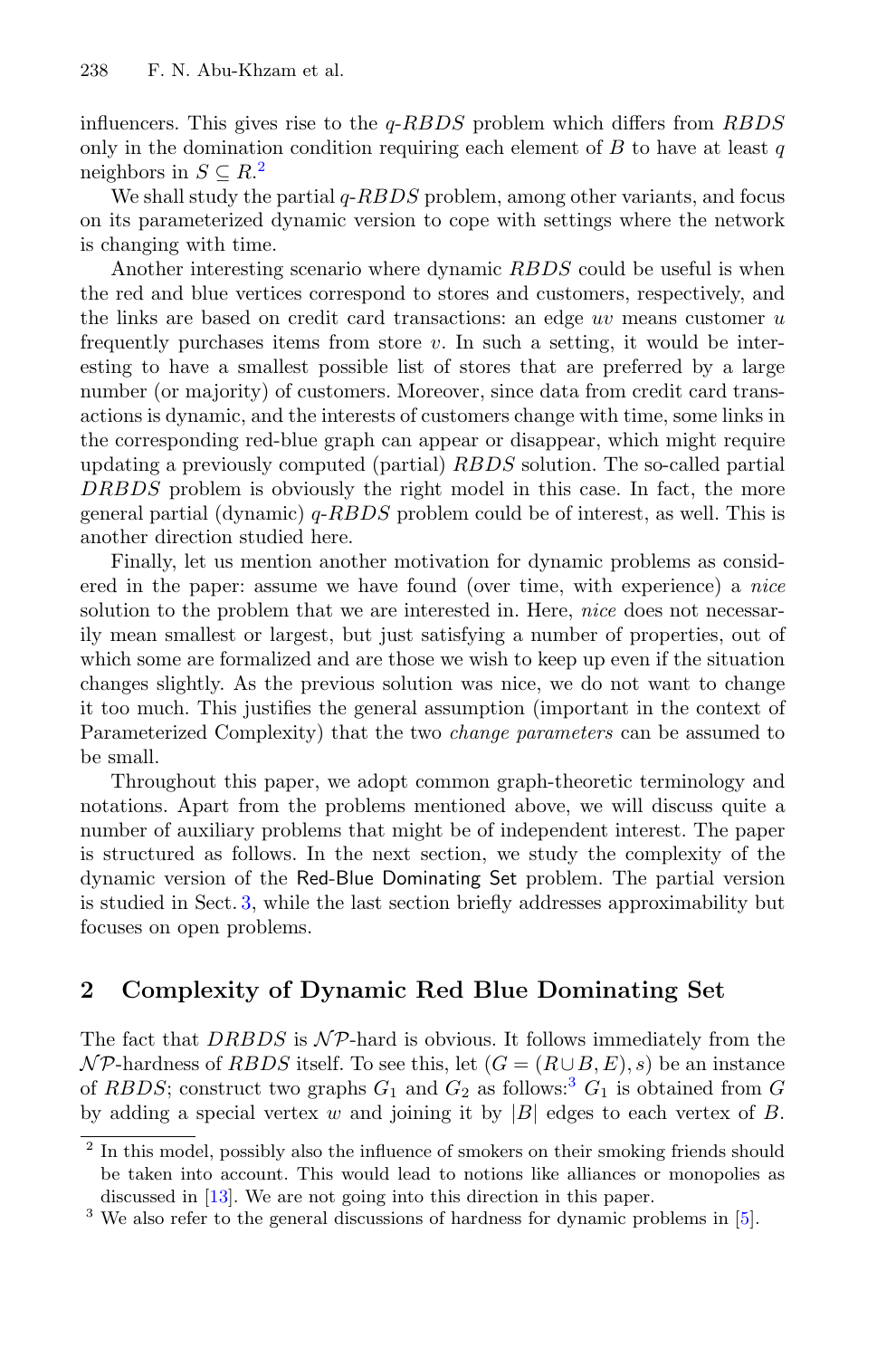$G_2$  is obtained by deleting the  $k = |B|$  edges incident on w. Now set  $S = \{w\}$ and  $r = s$  to obtain the dynamic RBDS instance. Obviously, any solution S' is equivalent to a solution to the given RBDS instance and vice versa.

We now define the Need-Based Red-Blue Dominating Set problem and use it to obtain some algorithmic results which might be of independent interest.[4](#page-3-0) Need-Based Red-Blue Dominating Set (*NB-RBDS*)

Given: A red-blue graph  $G = (R \cup B, E)$  together with integers  $s, q \geq 0$  and a function  $\eta: B \longrightarrow \{0, 1, \ldots, q\}.$ 

Question: Does R contain a subset D of cardinality at most s such that every element b of B has at least  $\eta(b)$  neighbors in D?

Notice that in approximation algorithms, this type of problems has been studied as a special case of covering integer programs, see [\[22](#page-11-4)] as an example reference. Namely, considering  $\eta$  as a |B|-dimensional vector and thinking of x as a |R|-dimensional binary solution vector, as well as A as the  $|B| \times |R|$ -biadjacency matrix of the bipartite graph G, then *NB-RBDS* asks to find a solution vector *x* with at most s one-entries that satisfies  $Ax \geq \eta$ . This translation immediately provides an  $O(|R|^{O(|R|)})$ -algorithm based on Lenstra's results [\[18\]](#page-11-5). We present an alternative approach now, which is better roughly in the case when  $(q+1)^{|B|}$  <  $|R|^{Rl}$ .

Notice that vertices with  $\eta(v) = 0$  are trivially satisfied, so they can be removed from the instance. Hence, we can (tacitly) assume  $\eta : B \longrightarrow \{1, \ldots, q\}.$ 

**Theorem 1.** *NB-RBDS is fixed-parameter tractable with respect to* <sup>|</sup>B<sup>|</sup> *and* <sup>q</sup> *as parameters.*

*Proof.* Let  $R = \{r_1, \ldots, r_n\}$ ,  $B = \{b_1, \ldots, b_m\}$  and  $q = \max_{1 \leq i \leq m} \{q(b_i)\}$ . We show how to construct a solution S in time  $O((q+1)^{|B|})$  by using dynamic programming.

Consider the set of all functions from B to the set  $\{0, 1, \ldots, q\}$ . There are at most  $(q + 1)^{|B|}$  many of them. A more precise upper-bound on their number is  $\prod_{b \in B}(\eta(b) + 1)$ , as each such function can be represented by a vector  $(x_1,...,x_m)$ , where  $x_i \in \{0,1,..., \eta(b_i)\}\$  and  $m = |B|$ .

In the dynamic programming algorithm that we describe next, our *target vector* is  $\mathbf{x} = (x_1, \ldots, x_m)$ , where  $x_i$  is the number of elements of R that are still needed to (finally) cover  $b_i$  with  $\eta(b_i)$  elements of R. Let  $R_i = \{r_1, r_2, \ldots, r_i\}$ and let  $C[\mathbf{x},j]$  be the minimum number of elements of  $R_j$  needed to be added to S in order to cover each  $b_i$  with  $x_i$  elements from  $R_j$ . Hence, we initialize  $C[\mathbf{0},0] = 0$  and  $C[\mathbf{x},0] = \infty$  for all  $\mathbf{x} \neq \mathbf{0}$ . Then we have the following recursion for  $j > 0$ :

$$
C[\mathbf{x},j] = \min\{C[\mathbf{x},j-1],1+C[\max\{\mathbf{x}-\chi_{N(r_j)},\mathbf{0}\},j-1]\},\
$$

<span id="page-3-0"></span><sup>4</sup> The notion of *capacitated domination* is related. Unfortunately, this notion is not used consistently in the literature. While in [\[14\]](#page-11-6), both capacities and demands are associated to vertices, so that capacities equal to degrees and demands equal to needs would be exactly a need-based variant of domination, in  $[6,11]$  $[6,11]$ , there is no demand function. However, we are not going into this direction here, also because for our purposes, the need-based variation is rather an auxiliary problem.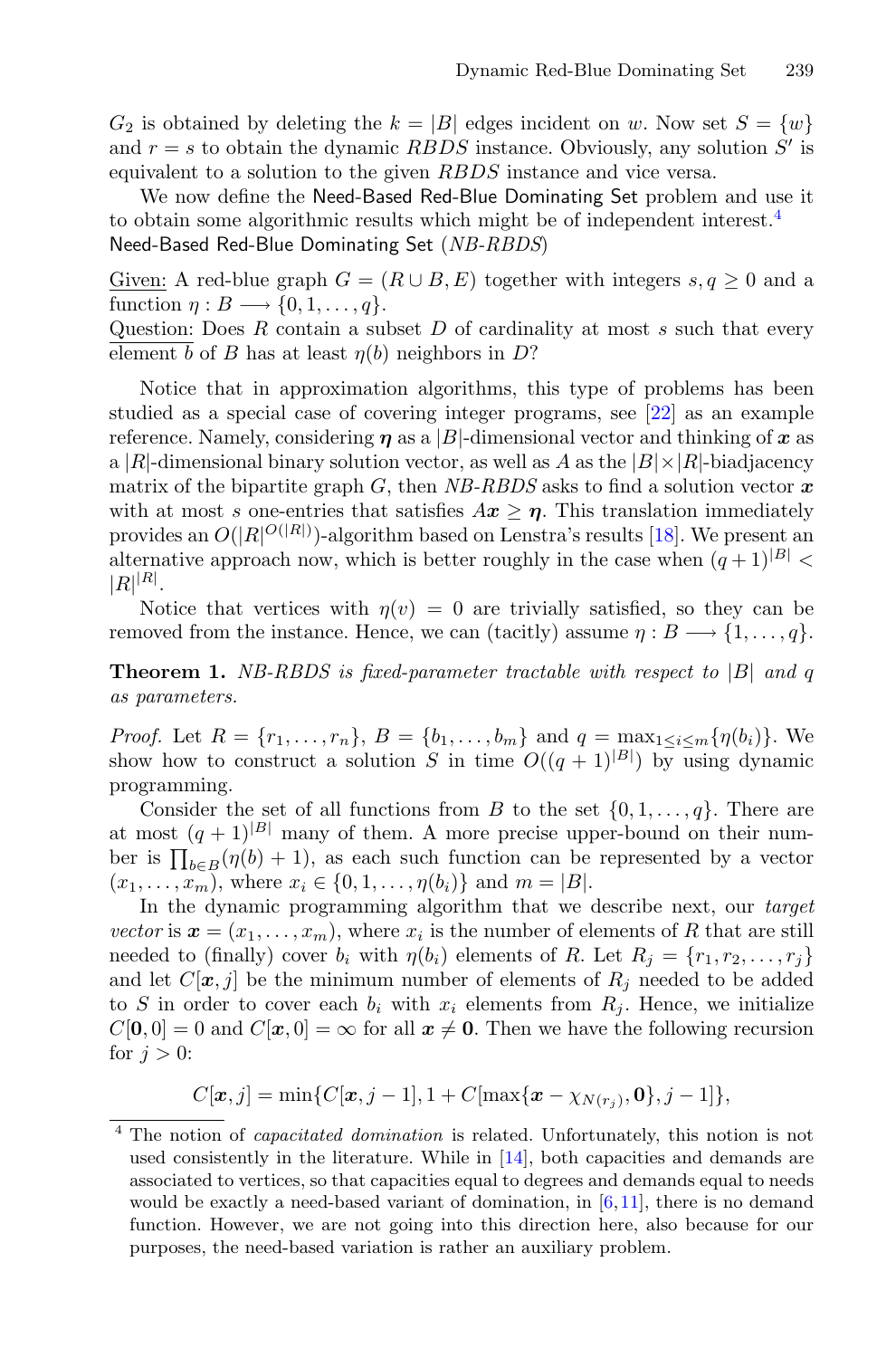where  $\chi_{N(r_i)}$  is the characteristic vector of  $N(r_i) \subseteq B$ ; the maximum operation is understood component-wisely. So in the case where  $r_i$  is in a smallest solution from  $R_i$  we subtract 1 from each  $x_i$  where  $b_i \in N(r_i)$ . Obviously, the bottom up dynamic programming approach would compute any target vector in time  $O((q + 1)^m |R|)$ . This could be speed up by not considering target vectors with components  $x_i > n(b_i)$ . components  $x_i > \eta(b_i)$ .

Observe that one could view our problem as a (very) special case of the Hitting Set of Bundles problem considered in [\[10](#page-11-9)]. In fact, for each vertex  $b \in B$ , we would introduce the set system  $S(b)$  of all  $\eta(b)$ -element subsets of  $N(b)$  and the question would be to select a subset  $s(b) \in S(b)$  for each  $b \in B$  so that the set  $\bigcup_{b\in B} s(b) \subseteq R$  has cardinality at most s. Unfortunately, we arrive at a very special case of Hitting Set of Bundles, so that the parameterized complexity results known for that problem are not very helpful in our case. In particular, the situation where Damaschke could prove  $\mathcal{W}[1]$ -hardness, when the bundles have size at most two, we would face the situation when  $q = 2$  is a constant and we parameterize by  $|B|$  and s, a situation covered (in a much stronger sense) by the previous theorem, leading to an  $\mathcal{FPT}$  result in our scenario.

Note that the solution size, s, was not treated as a parameter in the proof above, so the dynamic programming algorithm finds a solution of minimum size in R. We can (therefore) obtain the following result. Notice that we now fix  $q \geq 1$ as part of the problem definition.

<span id="page-4-0"></span>**Corollary 1.** *Dynamic* q*-*RBDS *is fixed-parameter tractable with respect to the edit-parameter* k*.*

*Proof.* Consider two red-blue graphs  $G = (R \cup B, E)$  and  $G' = (R \cup B, E')$ , a subset S of R that is a red-blue dominating set of G, integers k and r such that  $d_H(E, E') \leq k$ . By Remark [1,](#page-1-0) we can assume that  $E' \subseteq E$ . Let  $B' \subseteq B$  be the set of elements of  $B$  that have less than  $q$  neighbors in  $S$  after the deletion of at most k edges when moving from E to E'. Let  $B' = \{b_1, b_2, \ldots, b_{k'}\}, k' \leq k$  (since at most k edges are deleted). Let  $\eta(b_i) = \max\{q - |N_{G'}(b_i) \cap S|, 0\}$ . In other words,  $\eta(b_i)$  is the number of elements of R that are still needed to dominate  $b_i$ with q (red) neighbors. Let  $q' = \max_{1 \leq i \leq k'} \{ \eta(b_i) \}$ . Obviously  $q' \leq k$ .

Now we are left with the instance  $(G = (R \cup B', E), r, \eta)$  of the *NB-RBDS* problem, which is solvable in  $O((q'+1)^{|B'|})$ . This proves our assertion, knowing that both  $q'$  and  $|B'|$  are bounded above by  $k$ .

The following corollary follows immediately from the above; it corresponds to the case  $q=1$ .

#### **Corollary 2.** *Dynamic* RBDS *is fixed-parameter tractable with respect to the edit-parameter* k*.*

*Remark 2.* More precisely, the proof of Corollary [1](#page-4-0) shows that we can estimate the running time as  $O^*(2^k)$ , as  $\eta : B' \to \{0,1\}$ . Notice that algorithms of the form  $O^*(2^{o(k)})$  are not to be expected under the *Set Cover Conjecture*, see [\[9\]](#page-11-10), because it is possible to formulate Set Cover as Dynamic RBDS. In essence, this is also done in the proof of the next theorem, in an even more general setting.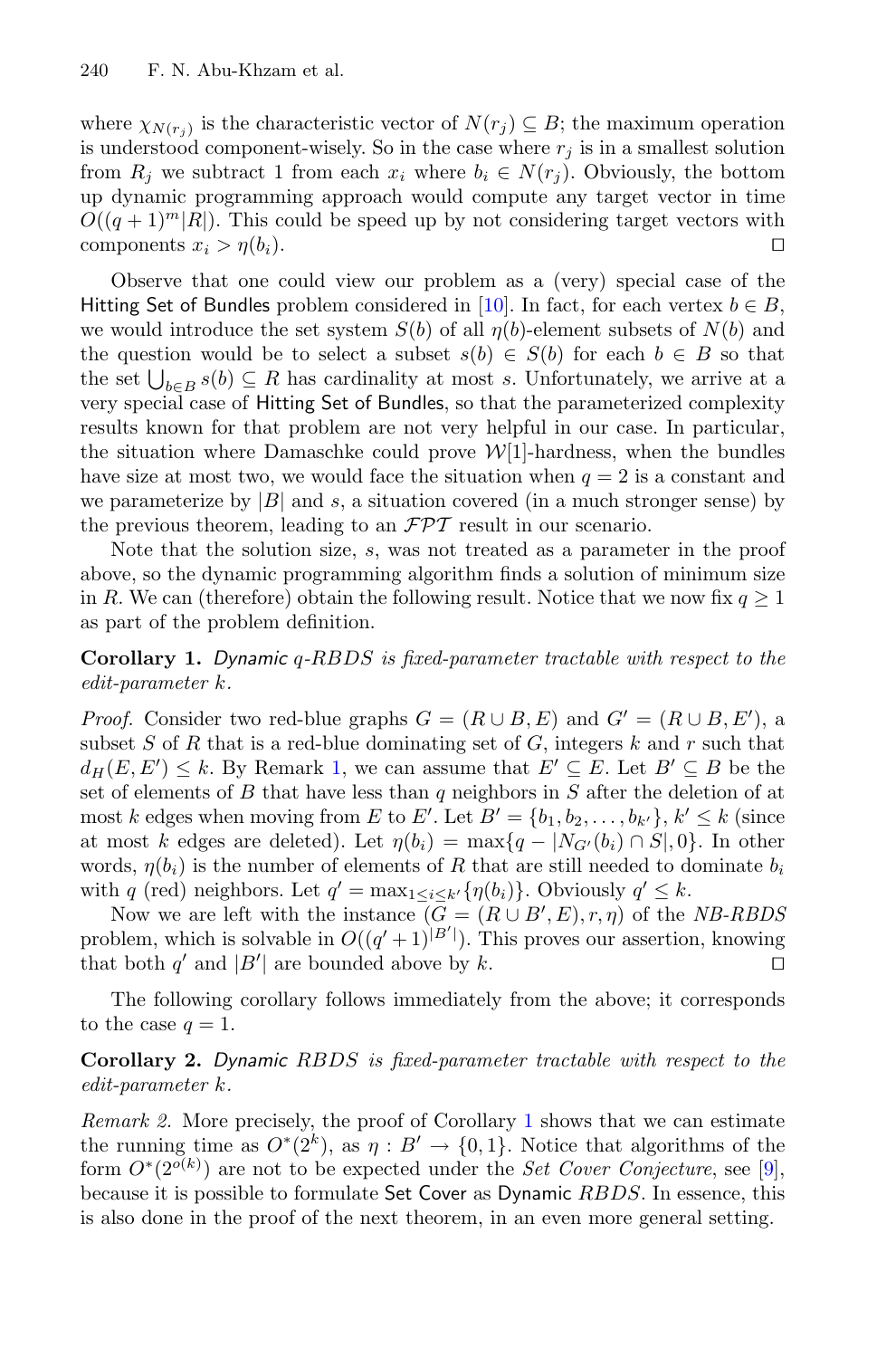Now we turn our attention to the increment-parameter,  $r$ . It was shown in  $[1,12]$  $[1,12]$  $[1,12]$  that Dynamic Dominating Set is  $W[2]$ -hard when parameterized by the increment-parameter  $r$  only. We show the same for  $q$ - $RBDS$ .

<span id="page-5-1"></span>**Theorem 2.** For any  $q \geq 1$ , Dynamic q-RBDS is  $W[2]$ -hard with respect to the *increment-parameter* r*.*

*Proof.* By reduction from the  $\mathcal{W}[2]$ -hard RBDS problem. Let  $(G = (R \cup B, E), r)$ be an instance of RBDS. We construct an instance  $(G_1, G_2, S, k, r)$  of Dynamic  $q$ -RBDS as follows.

 $G_1$  is obtained from G by adding q red vertices forming the set S that, together with B, induces a complete bipartite subgraph. Let  $S = \{w_1, w_2, \ldots, w_n\}$ . Then  $G_1 = (R' \cup B, E_1)$  where  $R' = R \cup S$  and  $E_1 = E \cup \{vw_i : v \in B, 1 \leq i \leq q\}$ . Let  $G_2 = (R' \cup B, E_2)$  where  $E_2 = E_1 \setminus \{vw_1 : v \in B\}$  and  $k = |B|$ . In other words, every element of B is dominated in  $G_1$  by the q vertices of S. However, in  $G_2$ every element of B is dominated by the  $q-1$  vertices of  $S \setminus \{w_1\}$ . A solution  $S'$ of this Dynamic  $q$ -RBDS instance must contain at most r vertices from R that dominate  $B$ .

*Remark 3.* It is not very difficult to design a multi-tape Turing machine that solves Dynamic  $q$ -RBDS by first guessing the (at most)  $r$  vertices to be added to the existing red-blue dominating set and then verifying this guess by using one tape per vertex (better said neighborhood) in the spirit of [\[8\]](#page-11-11). The only difference to the classical approach is that some head positions have to be individually set by the reduction machine that constructs this Turing machine, based on the information how the given set S already dominates other vertices.

**Corollary 3.** *Dynamic* RBDS *is* <sup>W</sup>[2]*-complete with increment-parameter* <sup>r</sup>*.*

# <span id="page-5-0"></span>**3 The Partial Dynamic RBDS Set Problem**

In the Partial Red-Blue Dominating Set problem, or Partial *RBDS* for short, we are given an additional parameter t, the *budget parameter*, and the objective is to find (whether there is) a subset S of R with  $|S| \leq s$  that dominates at least t elements of B. The dynamic version is defined as follows.

#### Dynamic Partial Red-Blue Dominating Set (*PRBDS*)

Given: Two red-blue graphs  $G = (R \cup B, E)$  and  $G' = (R \cup B, E')$ ; an integer  $t \geq 0$ ; a subset S of R satisfying  $|N_G(S)| \geq t$ ; integers  $k, r \geq 0$  such that  $d_H(E, E') \leq k.$ 

Question: Is there a subset S' of R such that  $d_H(S, S') \leq r$  and  $|N_{G'}(S')| \geq t$ ?

Similar comments as collected in Remark [1](#page-1-0) apply here as well: we may hence assume that  $E' \subseteq E$  and that  $S' \supseteq S$ .

By enforcing  $t = |B|$ , it is not hard to see that the previously obtained hardness results for the increment-parameter transfer (see Theorem [2\)](#page-5-1).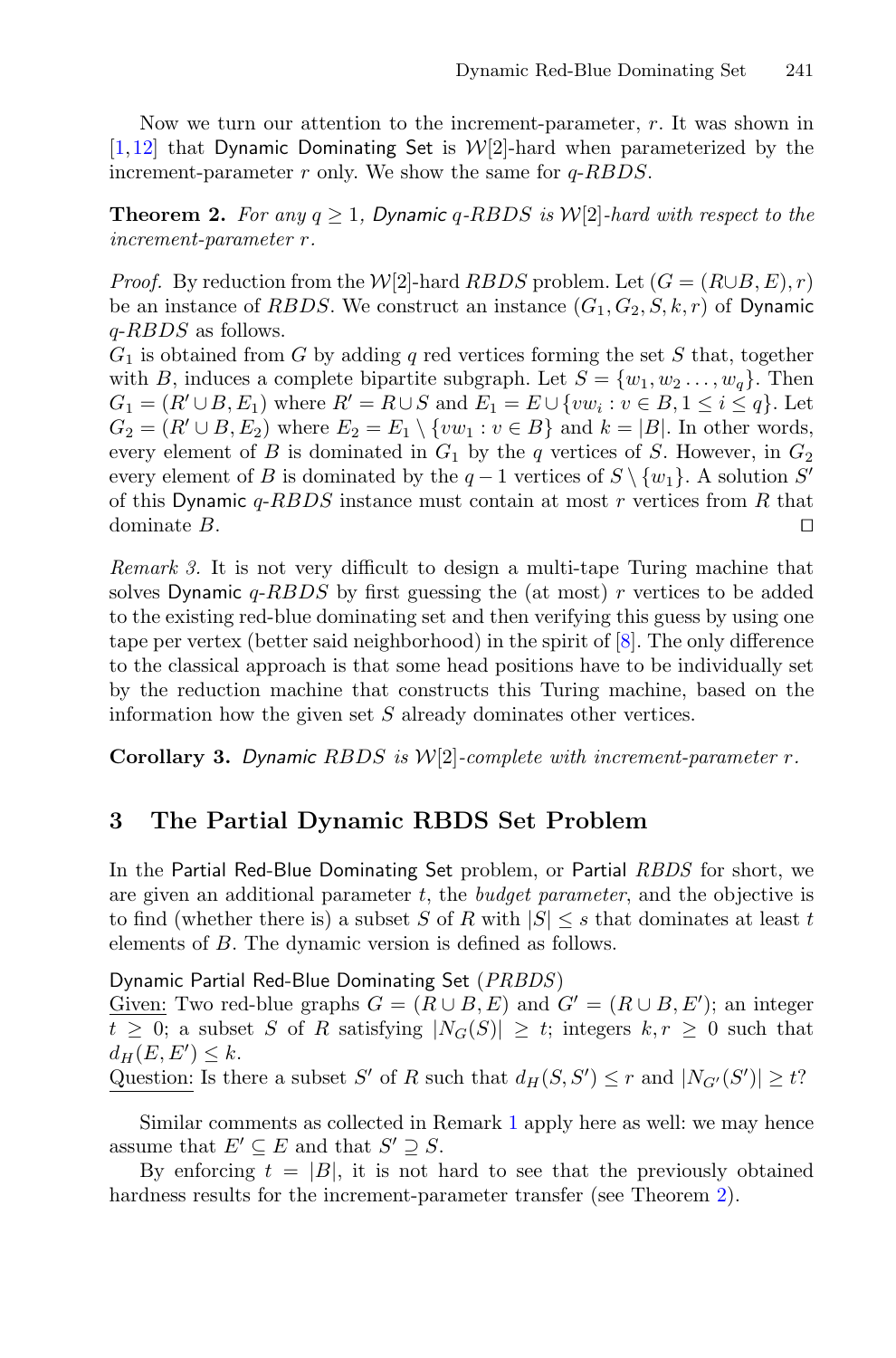#### **Corollary 4.** *Dynamic PRBDS is* <sup>W</sup>[2]*-hard with increment-parameter* <sup>r</sup>*.*

This observation lets us focus on the other two natural parameters of this problem, the edit-parameter k and the *target-parameter* t.

The Partial *RBDS* problem is known to be fixed-parameter tractable with respect to t. This was (equivalently) formulated in  $[4]$  in terms of Partial (Set) Cover. The currently fastest algorithm runs in randomized time  $O^*(2^t)$ , using polynomial space, as shown by Koutis and Williams [\[17\]](#page-11-12) for the related Partial Dominating Set problem. To keep the paper self-contained, we are going to describe how this type of algorithm would look like for Partial *RBDS* next. The key is a reduction to a problem that is based on the following algebraic setting. Let X denote a set of variables. A monomial of degree d is a product of  $d$ variables from  $X$ , with multiplication assumed to be commutative. A monomial is called multilinear if no variable appears twice or more in the product. A polynomial  $P(X)$  (over the semiring of nonnegative integers N) is a linear combination of monomials with coefficients from N. Such polynomials, along with addition and commutative multiplication, form a commutative semiring, denoted by  $N[X]$ . The maximum degree among all monomials of  $P(X)$  is called the degree of  $P(X)$ . An arithmetic circuit over N and X is a directed acyclic graph. Each node of in-degree zero is an input gate, which is labeled either with an element from  $\mathbb N$  or with a variable from X. The graph contains a single output node of out-degree zero. Each other node is either an addition or a multiplication gate. Arithmetic circuits are representations for polynomials from  $N[X]$ . A polynomial  $P(X) \in N[X]$  contains a certain monomial if the monomial appears with a nonzero coefficient in the linear combination that constitutes  $P(X)$ . Multilinear Monomial Detection (*MlD*)

Given: An arithmetic circuit C representing a polynomial  $P(X)$  over N, an integer  $d \geq 0$ .

Question: Does  $P(X)$ , construed as a sum of monomials, contain a multilinear monomial of degree at most d?

Koutis and Williams [\[17\]](#page-11-12) showed that *MlD*, parameterized by the degree parameter d, is fixed-parameter tractable, by providing a randomized algorithm running in time  $O<sup>*</sup>(2<sup>d</sup>)$ , using polynomial space. They used this result to prove that Partial Dominating Set can be solved in randomized  $\mathcal{FPT}$  time  $O^*(2^t)$ .

To showcase this technique, we are first explaining how to derive an analogous result for Partial *RBDS*. Let  $G = (R \cup B, E)$  and  $k, t \geq 0$  form an instance of Partial *RBDS*. We are going to construct a circuit C for the following polynomial.

$$
P_k(X) := \left(\sum_{r \in R} \prod_{b \in N_G(r)} (1 + z \cdot x_b)\right)^k,
$$

where the set of variables X consists of one variable  $x_b$  for each vertex  $b \in B$ , as well as one additional variable z. Now,  $P_k(X)$  contains a monomial of the form  $z^t x_{b_1} \cdots x_{b_t}$  for  $B' := \{b_1, \ldots, b_t\}$  forming a t-element subset of B if and only if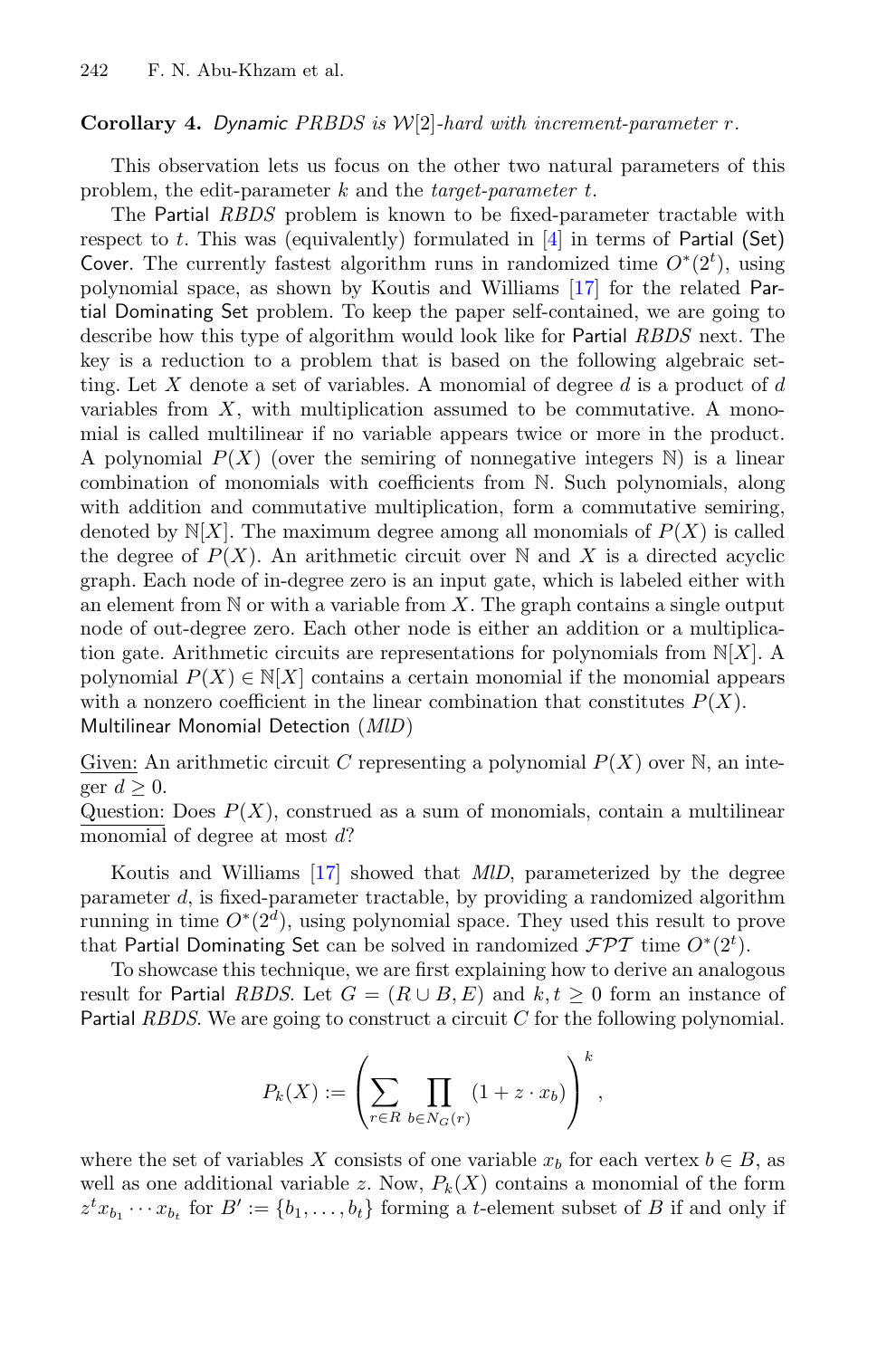$B'$  is dominated by (at most) k elements from R. The intuition is the following: By raising the sum-of-products to the  $k^{\text{th}}$  power, any monomial is formed by picking  $k$  of the product-terms. As the sum ranges over all red vertices, this corresponds to selecting  $\ell \leq k$  red vertices, forming  $R' = \{r_1, \ldots, r_\ell\}$ . Each of these vertices from  $R'$  will dominate the whole neighborhood. However, as we need to only dominate t vertices, we may select t vertices (if possible) from  $N_G(R')$ , and moreover, each vertex  $b_i$  from this chosen set  $B' \subseteq N_G(R')$  selects one vertex  $d(b_i) \in R'$  as its dominator. Consider the monomial

$$
\prod_{r_j \in R'} \prod_{b \in B', r_j = d(b)} z \cdot x_b
$$

contained in  $P_k(X)$ . It is obviously of the required form; in particular, it is multilinear (with respect to  $X \setminus \{z\}$ ) and contains  $z^t$  but not  $z^{t+1}$ .

Moreover, for any other monomial  $z^t \xi_1 \cdots \xi_t$ , formed in a different way, we necessarily find  $1 \leq i < j \leq t$  such that  $\xi_i = \xi_j$ , i.e., this monomial is not multilinear. Observe that the size of  $C$  is polynomial in the size of  $G$ , because the term of the sum-of-products need not be repeated in a circuit. Hence, one could use the randomized *MlD*-algorithm to solve Partial *RBDS* in randomized time  $O^*(2^t)$  as claimed, where the parameter t becomes the degree parameter.

<span id="page-7-0"></span>We show the same applies to the dynamic version, when parameterized by the edit-parameter.

**Theorem 3.** *Dynamic Partial RBDS is fixed-parameter tractable with respect to the edit-parameter* k*.*

*Proof.* Let  $(G, G', S, k, r, t)$  be an instance of Dynamic Partial *RBDS*, as in the definition above. Assume  $E' \subseteq E$  and  $S' \supseteq S$ . Observe that  $t - |N_{G'}(S)| \leq k$ , since at most k elements of  $N_{G'}(S)$  are affected by at most k edge deletions. So it would be enough to dominate at most  $t - |N_{G'}(S)|$  elements of  $B \setminus N_{G'}(S)$ . We can hence use the presented FPT -algorithm for Partial *RBDS*, applied to the red-blue subgraph induced by  $R \cup (B \setminus N_{G'}(S))$ , with  $t - |N_{G'}(S)| \leq k$ ) as a parameter.  $\square$ 

As we will see, the following seemingly easy generalization cannot be solved by using this algebraic approach. This proves that a rather natural variation of *MlD* cannot be solved in  $\mathcal{FPT}$ -time. We are now turning our attention towards Partial  $q$ -*RBDS* for arbitrary (fixed)  $q \geq 1$ :

Given: A red-blue graph  $G = (R \cup B, E)$ , integers  $k, t, s \geq 0$ .

Question: Is there a subset  $S \subseteq R$ ,  $|S| \leq s$ , and a subset  $N \subseteq B$  with  $|N| \geq t$ such that each element in  $N$  has at least  $q$  neighbors in  $S$ ?

If q is part of the input, we speak of Partial General *RBDS*. As a natural generalization, we again consider a need-based variation. We will return to the whole family of problems Dynamic Partial q-*RBDS* below. First recall that in the previous section, we used the (more general) Need-Based RBDS problem to address the dynamic variant of  $q$ - $RBDS$  and we showed it to be fixed-parameter tractable. Unfortunately, this is more delicate here, as we will show now.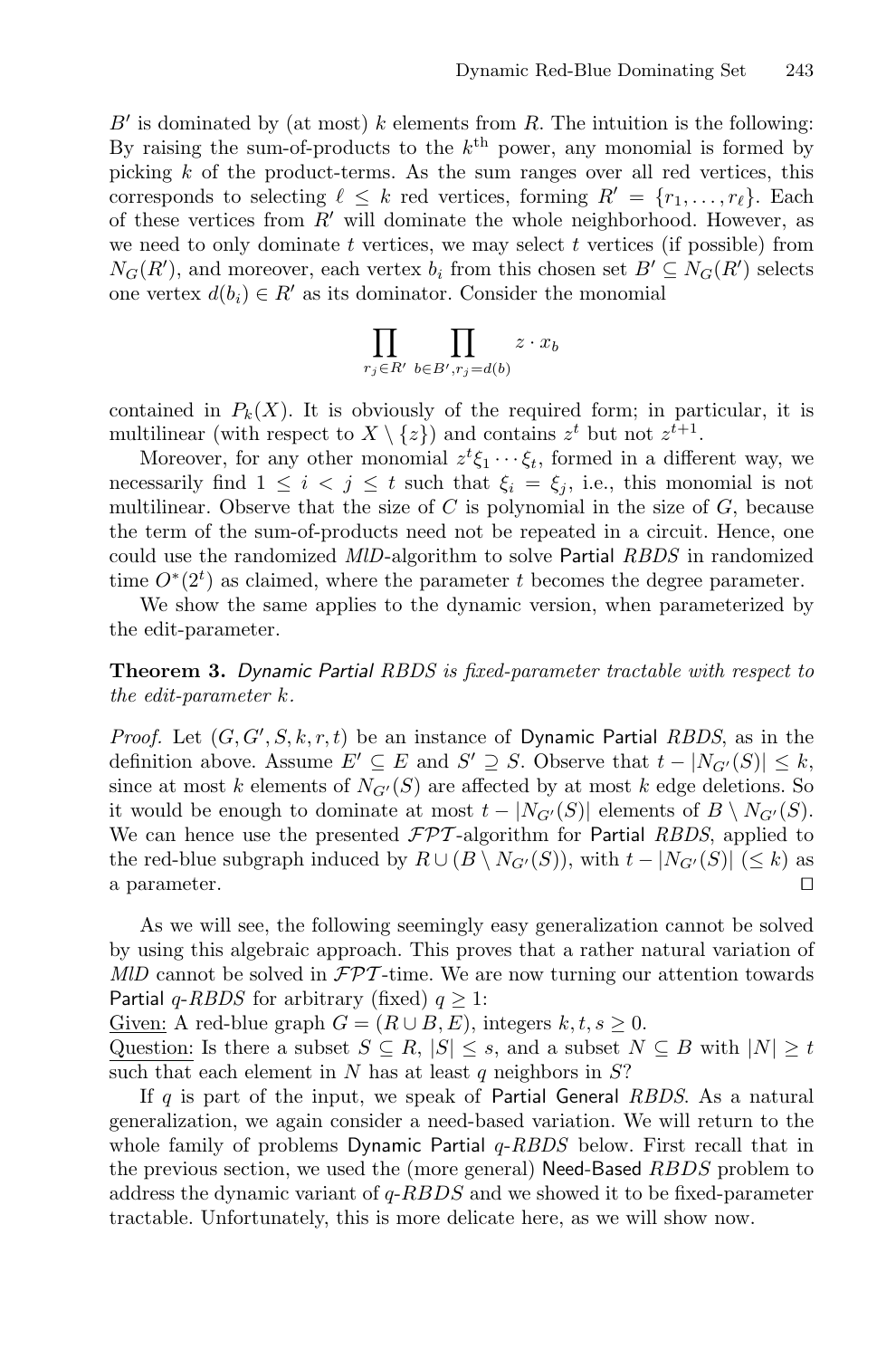In the NEED-BASED PARTIAL RED-BLUE DOMINATING SET problem, we are given an integer q and a function  $\eta : B \longrightarrow \{0, 1, \ldots q\}$ , and we say that an element v of B is dominated, or henceforth *satisfied*, by a subset D of R if it has  $\eta(v)$  neighbors in D. A formal definition follows.

#### Need-Based Partial Red-Blue Dominating Set (*NB-PRBDS*)

Given: A red-blue graph  $G = (R \cup B, E)$  together with integers s,  $t, q \ge 0$  and a function  $\eta: B \longrightarrow \{0, 1, \ldots q\}.$ 

Question: Does R contain a subset D of cardinality at most s that satisfies at least  $t$  elements of  $B$ ?

Here, a subset D of R *satisfies* at least t elements of B if there is a set  $B' \subseteq B$ such that  $|B'| \ge t$  and for all  $v \in B'$ ,  $|N(v) \cap D| \ge \eta(v)$ .

As in the previous section, we can tacitly assume that  $\eta(v) > 0$  for all  $v \in B$ , as otherwise we can easily satisfy  $v$  and hence remove  $v$  and decrement  $t$ .

It might be tempting to think that the ideas leading to  $\mathcal{FPT}$ -algorithms in Theorem [3](#page-7-0) transfer to this case. We did try to work in this direction, but there seems to be some difficulty because different individuals have different needs, and this cannot be modeled while checking, at the same time, that at least  $t$ blue vertices are dominated.

This difficulty can be backed with the following hardness result.

**Theorem 4.** *NB-PRBDS is*  $W[1]$ -hard with respect to t and q (and s) as param*eters, even if the need function* η *is constant.*

*Proof.* First, observe that if  $s = t = q$  and  $\eta$  being the constant function  $\eta = q$ ,  $NB-P R BDS$  asks about a biclique in the bipartite graph  $G = (R \cup B, E)$  with exactly  $s = q$  vertices in R (as q is a trivial lower bound on the size of any solution) and (at least)  $t = q$  vertices in B. Rather recently, Lin proved that it is  $W[1]$ -hard to find such a biclique  $K_{t,t}$  in a given bipartite graph, see [\[20](#page-11-13)] in combination with [19] Lemma 3.1] combination with [\[19,](#page-11-14) Lemma 3.1]. 

### **Corollary 5.** *Partial General RBDS is* <sup>W</sup>[1]*-hard, parameterized with* <sup>t</sup>*,* <sup>q</sup>*, or* <sup>s</sup>*.*

Observe that usually, the partial variants of domination-like problems tend to be in the class  $FPT$ . To the best of our knowledge, this is the first problem variant where this question turns out to be hard. Yet, there is a catch in this assertion, which can be seen by turning to the family of problems *NB*-q-*PRBDS* whose definition coincides with that of *NB*-*PRBDS*, apart from the fact that q is no longer part of the input here. We do not have a hardness result in this case, nor do we know of algorithmic results, even not in the case when  $q = 2$ , the case  $q = 1$  having been dealt with (algorithmically) above. Rather, when we look at Dynamic Partial General *RBDS*, where we have q as part of the input, we can show the following result.

**Corollary 6.** *Dynamic Partial General RBDS is* <sup>W</sup>[1]*-hard with respect to* <sup>t</sup> *or* <sup>q</sup> as parameters.  $W[1]$ -hardness even holds for the combined parameter  $(t, q, r, k)$ .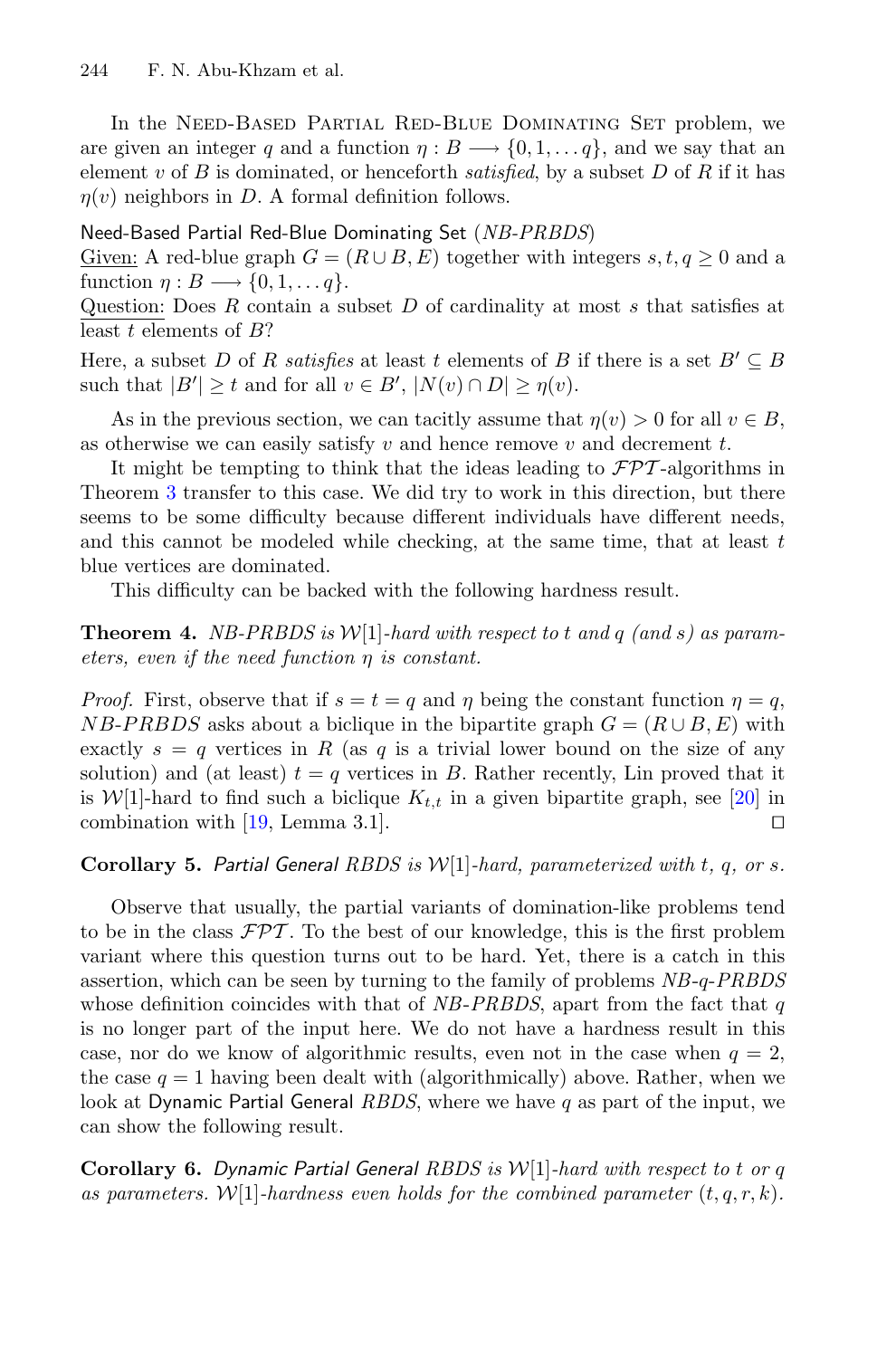*Proof.* As above, consider  $t = q$ . If  $G' = (R \cup B, E')$  (together with  $t = q$ ) is an instance of *NB-PRBDS*, then we obtain G by adding a  $K_{a,q}$ , with  $s = q$ . The edit-parameter is  $q^2$ , the increment-parameter would be q.

We are now proposing a generalization of *MlD* that we prove to be hard when parameterized with the degree parameter. This result could be of independent interest. As it is not central to the topic of the paper, we omit its proof. Multilinear Monomial Detection with Partition (*MlDwP*)

Given: An arithmetic circuit C representing a polynomial  $P(X)$  over N, a partition of X, an integer  $d \geq 0$ .

Question: Does  $P(X)$ , construed as a sum of monomials, contain a multilinear monomial of degree at most  $d$  that contains, for each class of the partition, either all variables in that class or no variable from that class?

#### **Theorem 5.** *MlDwP, parameterized by the degree parameter, is* W*[1]-hard.*

*Remark 4.* One could try to alternatively parameterize Partial *RBDS* by k and  $k' := |B| - t$ . In fact, the problem is easily seen to be  $W[2]$ -hard, when parameterized by k , because the problem can then be re-formulated as follows (disregarding isolated vertices): Given some red-blue graph  $G = (R \cup B, E)$  and integers  $k, k' \geq 0$ , find subsets  $R' \subseteq R$  and  $B' \subseteq B$ , with  $|R'| \leq k$  and  $|B'| \leq k'$ , such that  $N(R') = B \setminus B'$  and  $N(B') = R \setminus R'$ . Hence, if  $k = 0$ , the question boils down to *RBDS* itself, with the roles of red and blue being exchanged.

Clearly, this tweak does not change the dynamic version of the problem at all, it is equivalent to Dynamic Partial *RBDS* as studied above.

*Remark 5.* One could also think of changing the notion of a *solution* in the dynamic partial setting. This would mean the following problem.

Dynamic Partial Red-Blue Dominating Set with Blue Focus (*RBDSBF*)

Given: Two red-blue graphs  $G = (R \cup B, E)$  and  $G' = (R \cup B, E')$ ; an integer  $t \geq 0$ ; a subset T of B satisfying  $|T| \geq t$ , dominated by  $S \subseteq R$ ; integers  $k, r \geq 0$ such that  $d_H(E, E') \leq k$ .

Question: Is there a subset T' of B, dominated by some S' with  $|S'| \leq |S|$ , such that  $d_H(T, T') \leq r$  and  $|T'| \geq t$ ?

N P-hardness of this variant is easily seen by starting from some *RBDS* instance  $G' = (R \cup B, E')$  and a bound s on the size of the red-blue dominating set. Construct G from G' by selecting a subset  $S \subseteq R$  with  $|S| = s$  and adding  $|B|$  edges (to form E) so that S is a red-blue dominating set of G. With  $t = k = |B|$  and  $r = 0$ , we have defined all ingredients of the equivalent Dynamic *RBDSBF* instance. This also proves that the problem is para- $N\mathcal{P}$ -hard for the increment-parameter r.

## **4 Concluding Remarks**

In this paper, we undertook a multivariate analysis of Red-Blue Dominating Set. Clearly, one could also consider further parameters, for instance the *loss param* $eter,$  which is the difference between  $\vert N(S) \vert$  and  $\vert N(S') \vert.$  As most of our results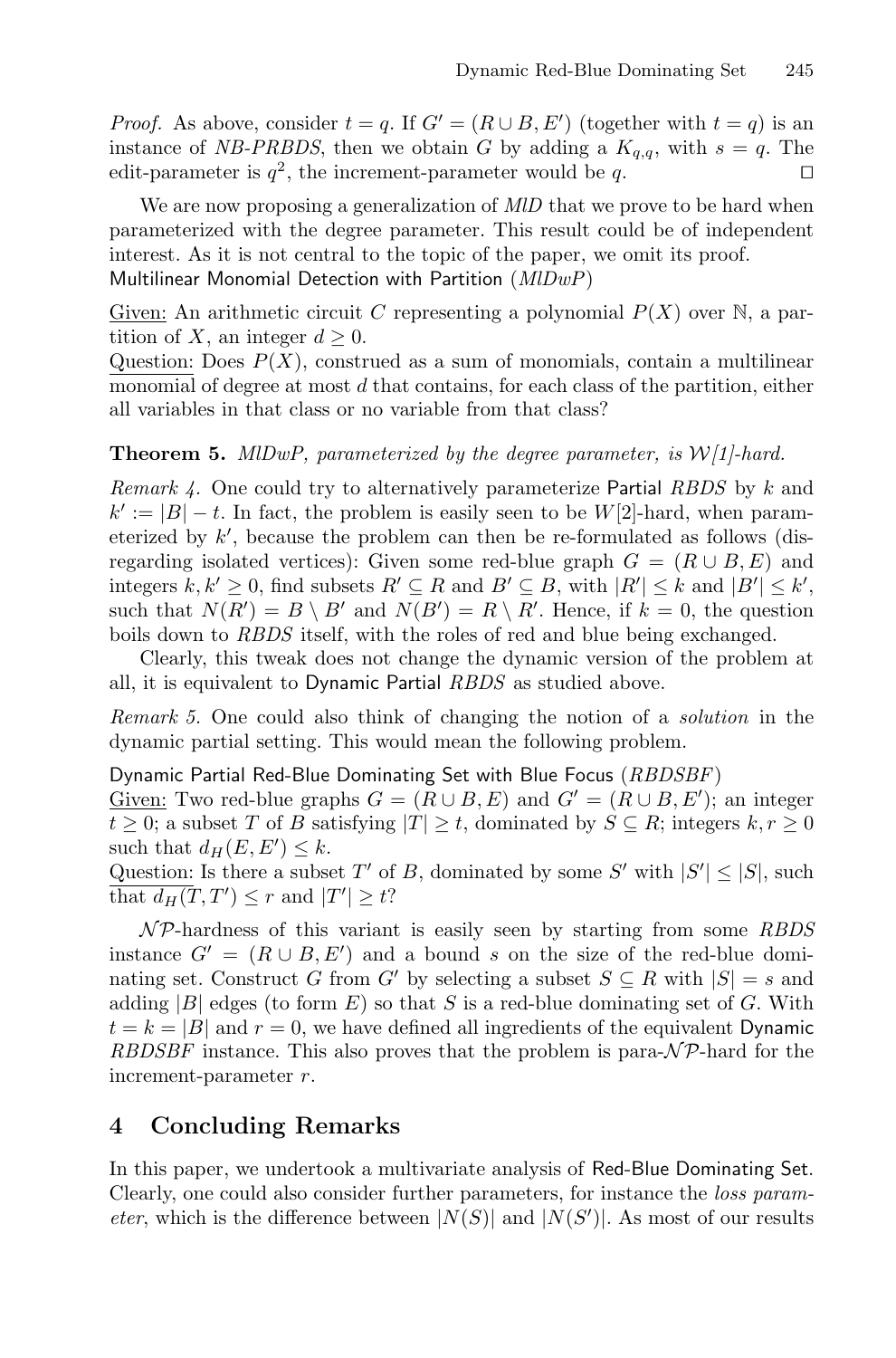are negative ones, there is surely a need for further parameterizations. Also, it would be very helpful to know if *NB-*q*-PRBDS* belongs to FPT for any fixed  $q > 1$ , as this would also help classify the dynamic variants of *PRBS* for fixed  $q > 1$ . This is the most interesting open problem in that area in our opinion.

We completely neglected approximability issues so far. The more classical *DRBDS* problem (as Set Cover reoptimization) was previously considered in [\[3](#page-10-0),[21\]](#page-11-15). Let us at least mention one positive result, concerning the natural maximization variant of Red-Blue Dominating Set, which we call BUDGETED RED-BLUE k-DOMINATING SET, following the tradition of the literature of these problems. Here, we search for a subset of  $k$  red vertices that dominate a maximum number of blue vertices. Khuller et al. [\[16](#page-11-16)] considered the approximability of the BUDGETED CONNECTED  $k$ -DOMINATING SET. In this problem there is a budget k on the number of vertices we can select, and the goal is to dominate as many vertices as possible with a connected set.

**Theorem 6.** Budgeted Red-Blue k*-*Dominating Set *is polynomial-time*  $\frac{1}{13}(1-\varepsilon)$  *approximable, for any*  $\varepsilon > 0$ *.* 

*Proof.* Given any instance  $G = (R \cup B, E)$  (and k) of BUDGETED RED-BLUE  $k$ -Dominating Set, we construct an instance of BUDGETED CONNECTED  $k$ -DOMINATING SET by turning R into a clique. This results in a split graph  $G'$ on which we can use the algorithm of Khuller et al. to compute an approximate solution. In any solution containing a vertex  $b$  from  $B$ ,  $b$  can be easily replaced by any neighbor of b, so that we can assume that the solution S is a subset of R. This is also true for an optimum solution. Hence, maximum solutions to the instance  $(G, k)$  correspond to maximum solutions of  $(G', k)$  and vice versa. Thus, the approximation factor of  $\frac{1}{13}(1-\varepsilon)$ , shown in [\[16](#page-11-16)] for BUDGETED CONNECTED  $k$ -Dominating SET on split graphs, also applies to our problem.  $\square$ 

# **References**

- <span id="page-10-1"></span>1. Abu-Khzam, F.N., Egan, J., Fellows, M.R., Rosamond, F.A., Shaw, P.: On the parameterized complexity of dynamic problems. Theoret. Comput. Sci. **607**, 426– 434 (2015)
- <span id="page-10-2"></span>2. Alman, J., Mnich, M., Williams, V.V.: Dynamic parameterized problems and algorithms. In: Chatzigiannakis, I., Indyk, P., Kuhn, F., Muscholl, A. (eds.) 44th International Colloquium on Automata, Languages, and Programming, ICALP. LIPIcs, vol. 80, pp.  $41:1-41:16$ . Schloss Dagstuhl - Leibniz-Zentrum für Informatik (2017)
- <span id="page-10-0"></span>3. Bilò, D., Widmayer, P., Zych, A.: Reoptimization of weighted graph and covering problems. In: Bampis, E., Skutella, M. (eds.) WAOA 2008. LNCS, vol. 5426, pp. 201–213. Springer, Heidelberg (2009). [https://doi.org/10.1007/978-3-540-93980-](https://doi.org/10.1007/978-3-540-93980-1_16) 1 [16](https://doi.org/10.1007/978-3-540-93980-1_16)
- <span id="page-10-4"></span>4. Bläser, M.: Computing small partial coverings. Inf. Process. Lett.  $85(6)$ , 327–331 (2003)
- <span id="page-10-3"></span>5. Böckenhauer, H.-J., Hromkovič, J., Mömke, T., Widmayer, P.: On the hardness of reoptimization. In: Geffert, V., Karhumäki, J., Bertoni, A., Preneel, B., Návrat, P., Bieliková, M. (eds.) SOFSEM 2008. LNCS, vol. 4910, pp. 50–65. Springer, Heidelberg (2008). [https://doi.org/10.1007/978-3-540-77566-9](https://doi.org/10.1007/978-3-540-77566-9_5) 5